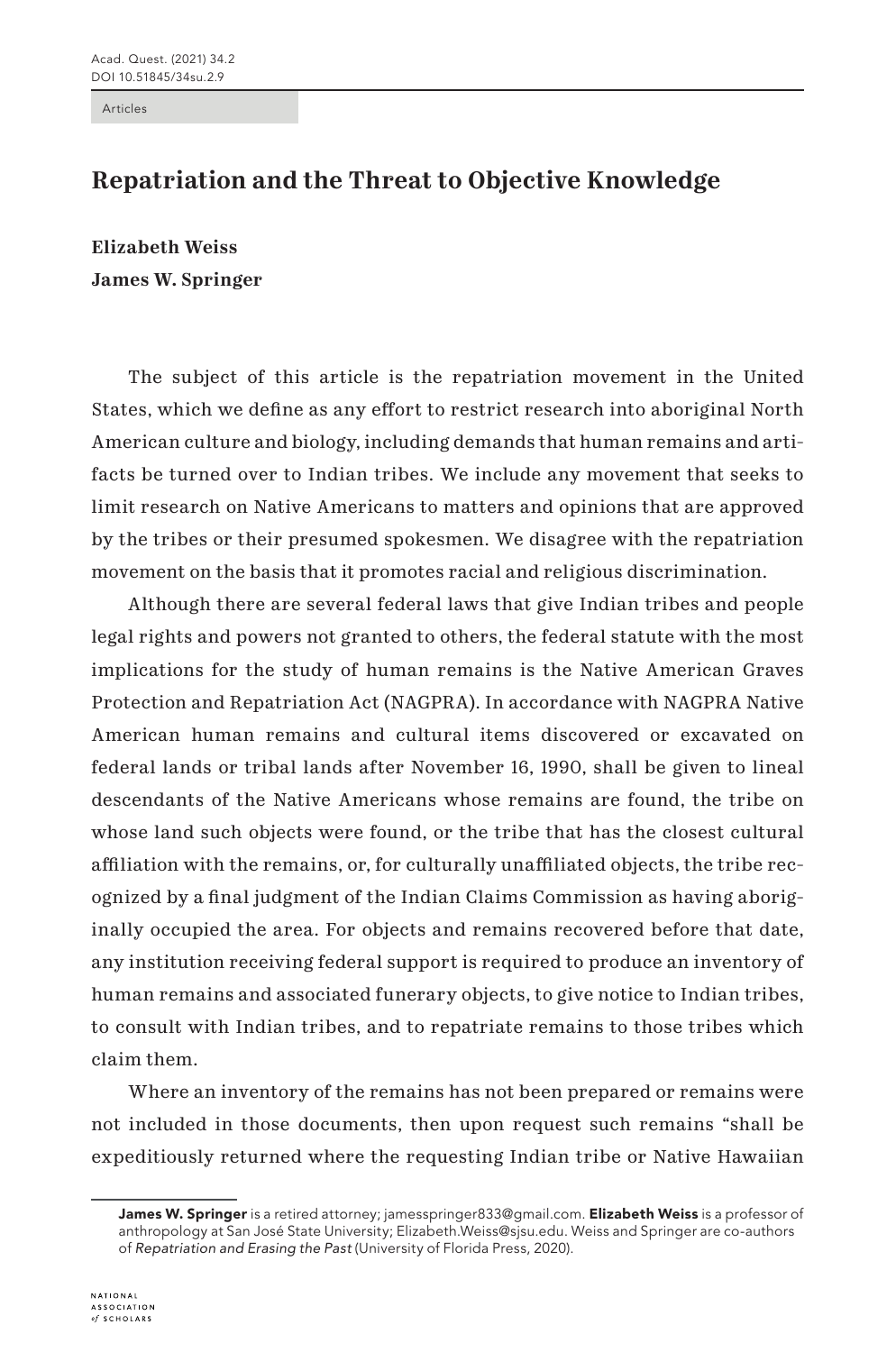organization can show cultural affiliation by a preponderance of the evidence based upon geographical, kinship, biological, archaeological, anthropological, linguistic, folkloric, oral tradition, historical, or other relevant information or expert opinion." Any agency failing to comply with these requirements will be assessed a civil penalty.

NAGPRA directs the Secretary of the Interior to establish a committee to "monitor and review" the progress of repatriation. There shall be seven members on the committee, "three of whom shall be appointed by the Secretary from nominations submitted by Indian tribes, Native Hawaiian organizations, and traditional Native American religious leaders, with at least two of such persons being traditional Indian religious leaders."

NAGPRA strongly favors repatriation, which is well-illustrated in the Kennewick Man case.1 In 1996, two teenagers found a skull along the water's edge of the Columbia River in Kennewick, Washington. Anthropologist James Chatters salvaged the 8,500 year old skeleton. The find and the ensuing controversy epitomize the hostility of Indian activists to scientific studies and the extraordinary bias of the federal agencies in deferring to Indian activists.

Chatters did a preliminary study of the bones after which he arranged with physical anthropologist Douglas Owsley to have the skeleton removed to the Smithsonian Institution for further study. Before that occurred, the U.S. Army Corps of Engineers seized the skeleton, announced its intention of turning it over to the Indian claimants under NAGPRA, and refused to allow any further study. After a team of anthropologists filed suit to allow study of the find and prevent its repatriation, the Department of the Interior took custody of the skeleton and the defense of the suit and the case proceeded.

Based on Chatters' preliminary data, the anthropologists presented evidence to the district court that Kennewick Man's skeletal morphology was distinguishable from that of modern Native Americans and that it could not be reasonably linked to a member of any known tribe. The defendant governmental agencies offered broad generalizations through expert opinion about prehistoric archaeology, linguistics, and folklore/religion of the Pacific Northwest, while the Indian intervenors offered their oral traditions, which incorporated supernatural events. The district court ruled, and the circuit affirmed, that the government and the Indian defendants had not proven a relationship between

Douglas W. Owsley, Richard J. Jantz, eds., Kennewick Man: The scientific investigation of an ancient American skeleton (College Station: Texas A & M University Press, 2014).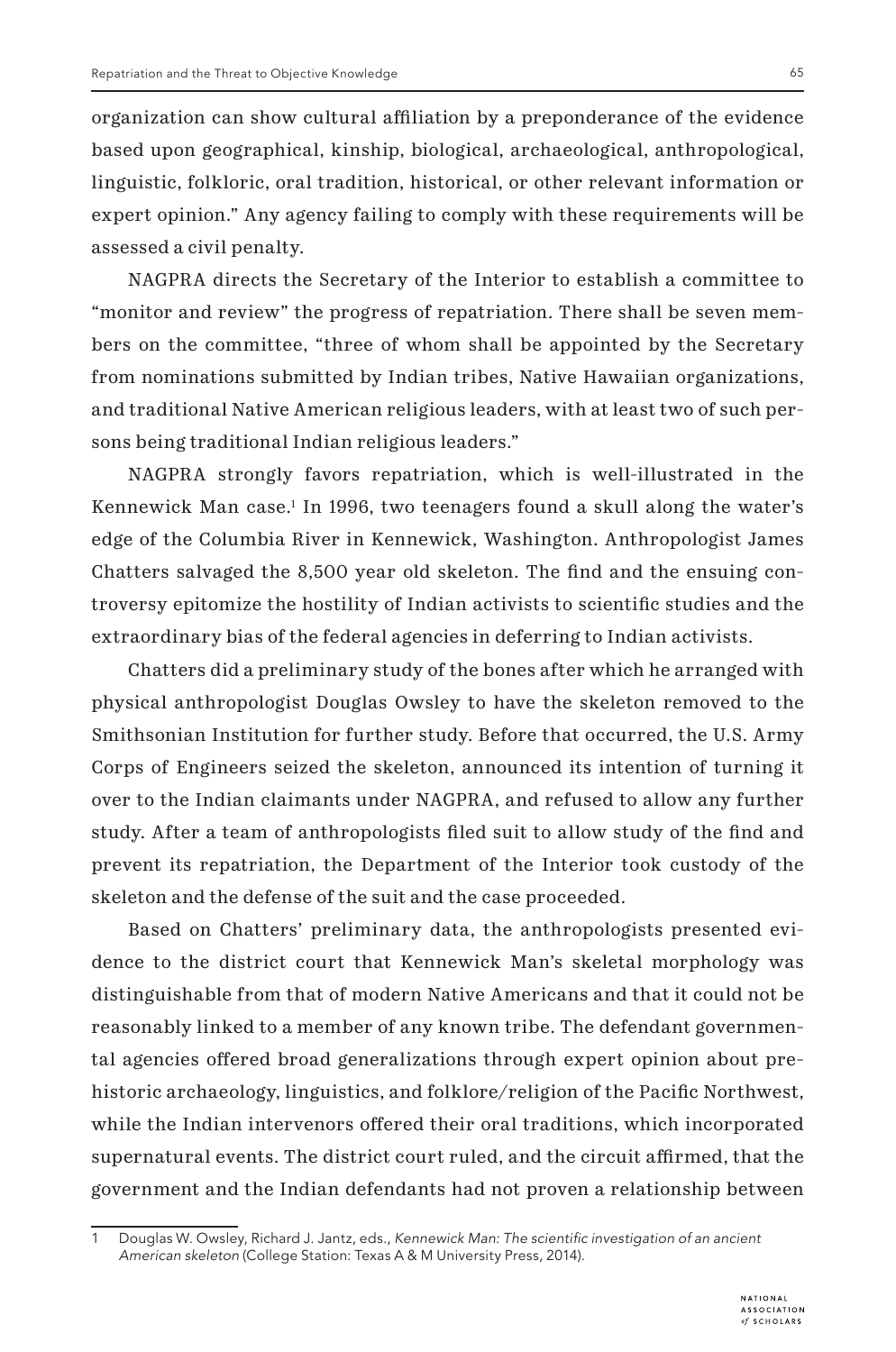Kennewick Man and any historic Indian tribe, and that the government's denial of the plaintiffs' right to study the remains was illegal. As a result, study was allowed and the result was a magnificent volume of scientific research.

Yet two issues are particularly disturbing. The Indian claimants attempted to prevent any scientific research on the grounds that they already knew the identity of the "Ancient One," as they called the skeleton. They knew their past through oral tradition and did not want any contradiction of that tradition by scientific research.

The second disturbing issue was the enormous favoritism shown by the government agencies to the Indian claimants, and their prejudice against scientific research. These included secret communications of information and legal strategies to the Indian claimants, granting them access to the remains despite court orders, and burying the discovery site under tons of fill to prevent any further investigation.

In 2015, a team led by anthropologist Morten Rasmussen published Kennewick Man's sequenced DNA in *Nature* and concluded that Kennewick Man was "Native American," based upon genetic similarities to the modern population of the Colville Reservation, one of the Indian claimants. The fallacies of the Native American conclusion are many. The figures in the article actually show that Kennewick Man's closest ties are with contemporary Indian populations of Central and South America. The lack of good DNA coverage for contemporary North American Indians, due to opposition by activists, means that it is impossible to do a comparison that will show which contemporary group is most like Kennewick Man. There are, in fact, no physical anthropological criteria, whether morphological, genetic, or other, that are unique to any particular tribe. Disturbingly, when geneticist David Reich asked for the data from Rasmussen and colleagues' paper, he was refused, although provision of such data is a prerequisite for studies published in *Nature*. 2 Most disturbingly, based upon such faulty conclusions, Kennewick Man was reburied.

We disagree with the repatriation movement generally and NAGPRA specifically because of the racial and religious discrimination that the movement and law support, and the establishment of religion inherent in NAGPRA.

Until the 1950's (before school desegregation decisions declared legally enforced racial discrimination unconstitutional) legislatures and courts

<sup>2</sup> David Reich, Who We Are and How We Got Here (New York: Pantheon Books, 2018), 166-68.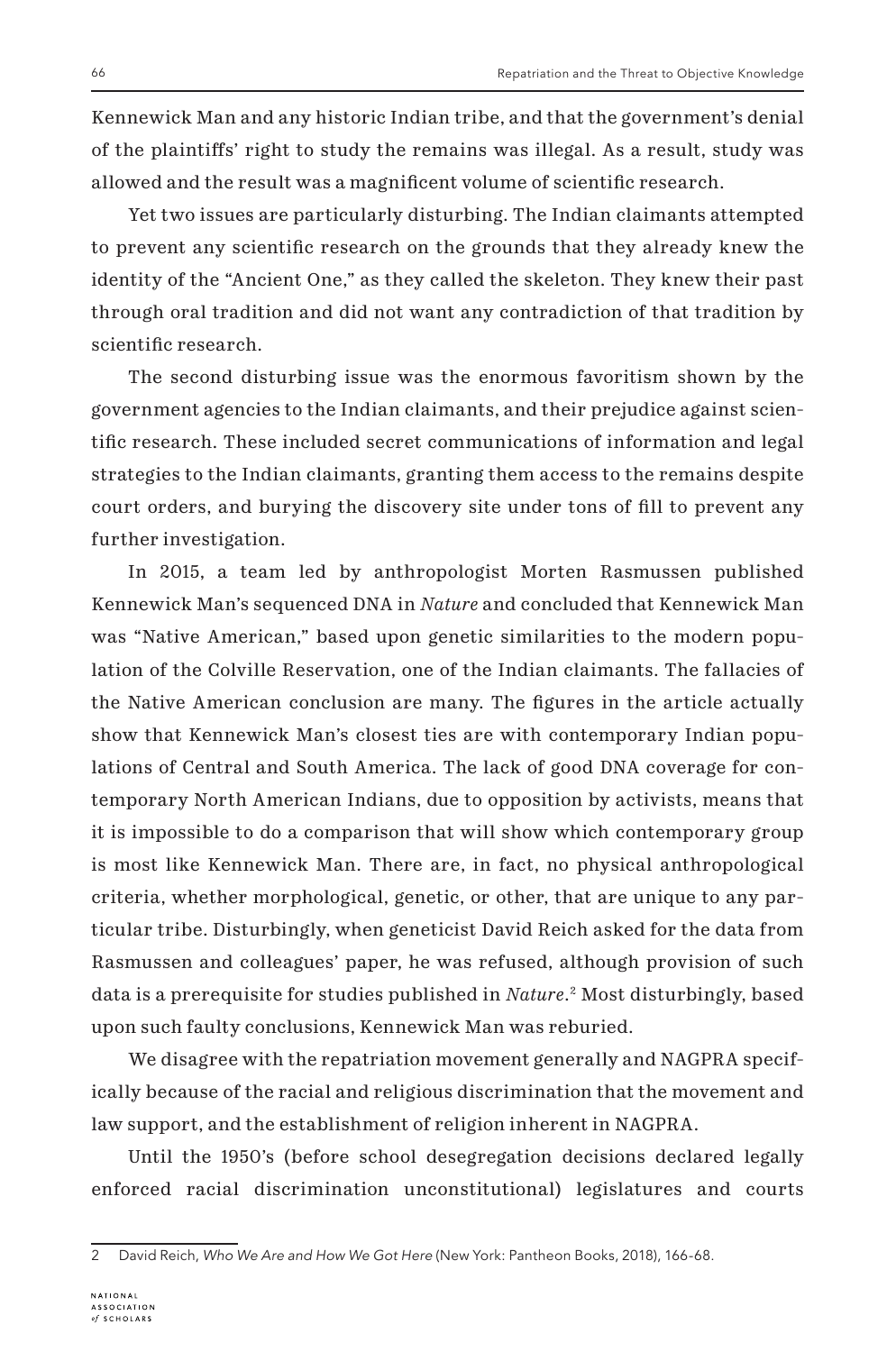generally assumed that certain forms of racial discrimination were constitutionally permissible and perhaps in some contexts desirable.<sup>3</sup> American Indians generally, and each Indian tribe, were traditionally considered as separate "races," whose defining characteristics might be ancestry, genetic traits, physical types, or language. Courts were frank in admitting that Indian law was based on imposing burdens and granting rights and powers based on race, as illustrated in *United States v. Rogers,* 45 U.S. 507 (1845). Such frank discrimination has become something of an embarrassment, and more recently some litigants and judges have claimed that the special treatment of Indians is "political" rather than "racial."4 but the distinction is mere semantics. In any other context, special treatment for any ethnic group would be recognized as racial discrimination and reviewed under a strict scrutiny standard.<sup>5</sup>

Almost all British North American colonies explicitly established monotheistic religion. Establishments varied from tax subsidies for particular churches to religious tests for public office to criminal proceedings against religious nonconformists. At the beginning of the American Revolution, the former colonies, now independent states, proceeded to weaken their church establishments and move toward greater religious freedom.

The original U.S. Constitution, ratified in 1788, forbade religious tests for federal office (Article VI). James Madison introduced into the First Congress a series of proposed amendments, ten of which were passed by Congress and ratified by the states and became the Bill of Rights.<sup>6</sup>

The policy of the British North Americans was disestablishmentarianism combined with monotheistic endorsement. The two clauses reflected two cooperating impulses: the disgust with religious discrimination, persecution, and warfare of recent European and American history, and the view that each person ought to be free to worship God in whatever manner he chose ("the sacred rights of conscience"), combined with the view that religion was a valuable, perhaps necessary, support to the morality and virtue that were essential for a republican government.7

<sup>3</sup> See Richard Rothstein, The Color of Law: A forgotten history of how our government segregated America (New York: Liveright, 2017).

<sup>4</sup> See Morton v. Mancari, 417 U.S. 535, 554 n. 24 (1974).

<sup>5</sup> See Adarand Constructors, Inc. v. Pena, 515 U.S. 200 (1995).

<sup>6</sup> Neil H. Cogan, ed. The Complete Bill of Rights (New York: Oxford University Press, 1997).

<sup>7</sup> Daniel L. Dreisbach, and Mark D. Hall, The sacred rights of conscience: selected readings on religious liberty and church-state relations in the American founding (Indianapolis: Liberty Fund, 2009).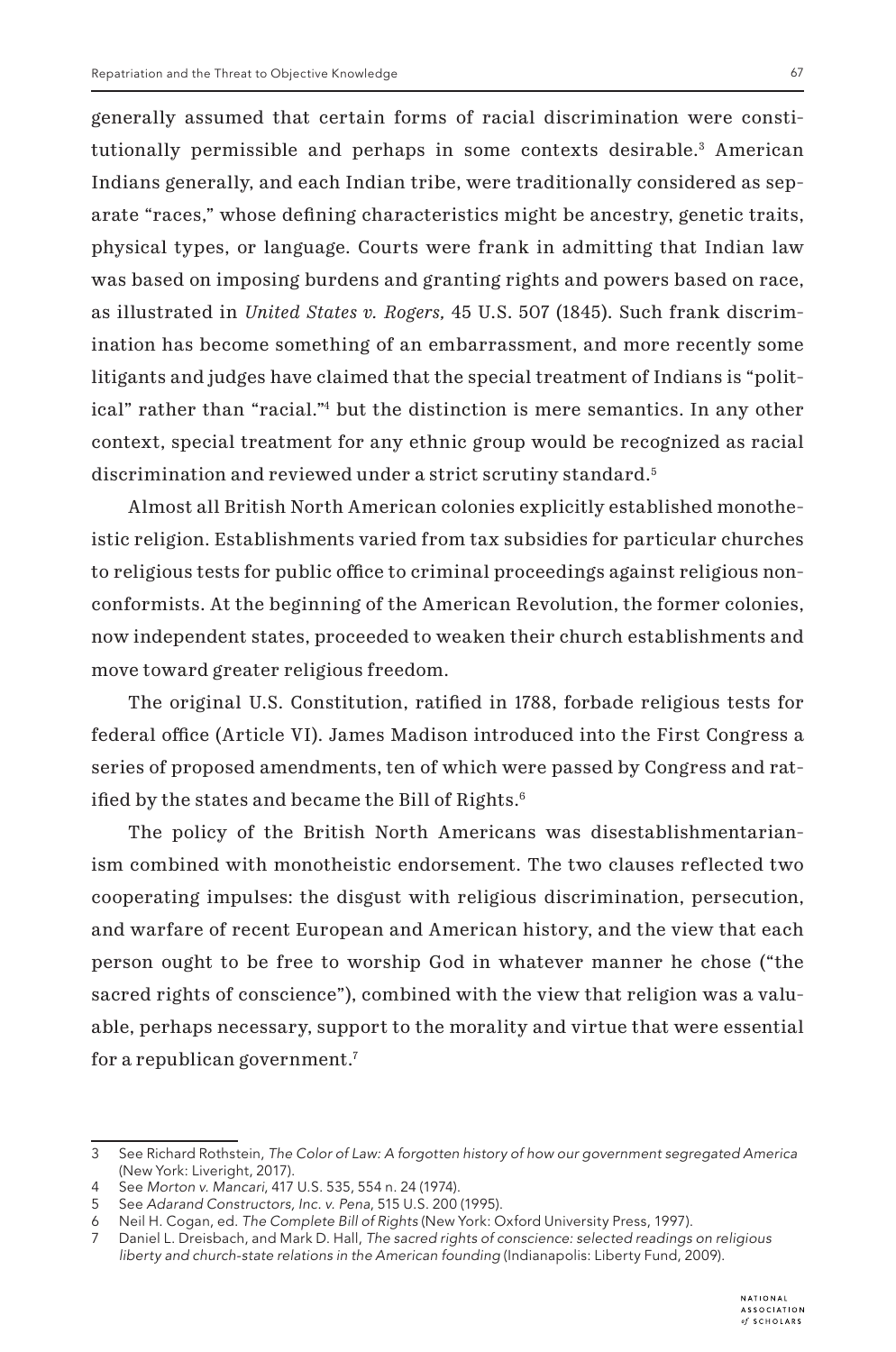That the benefits and protections of the First Amendment extend to American Indian individuals, religions, and tribes has been affirmed by the courts, but presents many problems because American Indian religions lack such recognizable features as permanent buildings used as places of worship, official religious writings, a professional priesthood, and official religious doctrines characteristic of monotheistic religions.

Starting with the Free Exercise Clause, secular laws of general application, such as public safety laws, can legitimately be applied to religious believers and institutions, as long as any burden they impose on religious practice and belief is merely incidental. Except for the conscientious objector cases, to successfully assert a free exercise defense to a general law, a claimant must show that his beliefs and practices are part of the established and accepted doctrines of a recognizable church, and not purely idiosyncratic.

For example, in *Badoni v. Higginson*, 455 F. Supp. 641 (D. Utah, C.D. 1977), *aff'd*. 638 F. 2d 172 (10th Cir. 1980), *cert. denied sub nom. Badoni v. Broadbent,* 452 U.S. 954 (1981), individual Navajos and chapters of the Navajo Nation sued to enjoin the flooding of a portion of the Rainbow Bridge National Monument, on the First Amendment grounds that it was sacred to them. Drowning of holy sites and prevention of access to them would produce emotional injury to the plaintiffs and frustrate their prayers to their gods. The district court granted summary judgment to the defendant in part on the grounds that the plaintiffs had not proven that their ceremonies were part of a religion recognized by the Navajo Nation, which is difficult to do because American Indian religions lack official written doctrines. The Tenth Circuit affirmed summary judgment on the grounds that what the plaintiffs were seeking was affirmative government action in support of their religion, which would violate the Establishment Clause.

Although it has been frequently criticized, the test stated in *Lemon v. Kurtzman,* 403 U.S. 607 612-613 (1971) has exerted great influence in Establishment Clause decisions: "First, the statute must have a secular legislative purpose; second, its principal or primary effect must be one that neither advances nor inhibits religion; finally, the statute must not foster 'an excessive entanglement with religion.'" Thus, a government agency may not favor religious beliefs over secular knowledge or scientific theories. And, government sponsored prayers and displays of, or endorsements of, particular religious texts or symbols are usually found to be unconstitutional.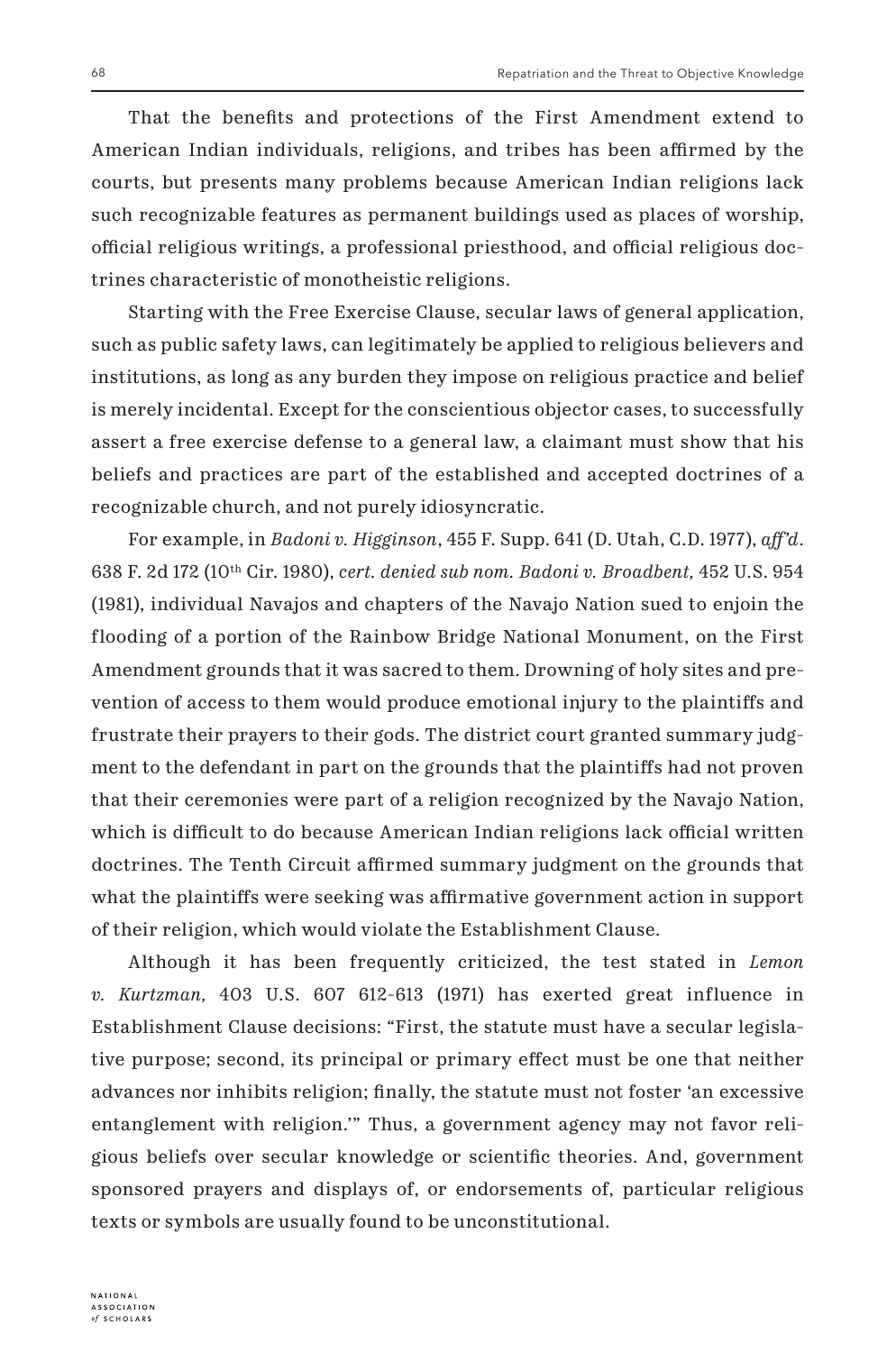NAGPRA's constitutionality under these principles is precarious. The statute specifies that the official NAGPRA committee shall include three individuals nominated by Indian tribes and Native Hawaiian Organizations and at least two of such persons must be "traditional Indian religious leaders." To specify that a government committee must include religious leaders of a particular race and religion is contrary to all of the statutes and court decisions that forbid even milder forms of discrimination. This obvious violation of the *Lemon* test was briefly recognized by one of the Kennewick Man decisions, *Bonnichsen v. U.S. Dept. of Army*, 969 F. Supp. 628, 643-644 (D. Oregon 1997), but only in a superficial and dismissive way. No other court, to our knowledge, has even considered this obvious constitutional problem.

One of the ways that NAGPRA has established a religion is little known outside of those who work directly on consultation committees between anthropologists and tribal representatives. Such meetings generally begin and end with Native American prayers in a language that the anthropological representatives cannot understand. Such forced participation in prayer as part of an official governmental function would be found to violate the First Amendment in any other context, and there is no good reason to treat NAGPRA consultation committees as an exception. Religious taboos are used to limit what areas of a site can be excavated and who can conduct the research, such as restrictions on female researchers.8

The NAGPRA Committee's membership restriction to "traditional Indian religious leaders," quite apart from its discriminatory content, is in obvious violation of the ordinary rules of the First Amendment against the government's having to ascertain the orthodox principles of any religion. Many contemporary Indians practice a complex mixture of practices: some seem pre-Columbian while others are obviously of more recent origin. Anthropologist Charles Lange noted in his 1968 book that the Eastern Pueblo of New Mexico combine Catholic Christianity with the pre-Columbian kachina cult. In his 1972 work on the Handsome Lake religion of the Iroquois, Anthony Wallace noted that very likely pre-Columbian rituals were combined with references to Jesus Christ. What qualifies as "traditional Indian religion" is problematic and determining such would require an official inquiry into the orthodoxy of the beliefs at issue. Such an inquiry was, in fact, conducted in the *Badoni* case, as noted above.

<sup>8</sup> Elizabeth Weiss, "Repatriation, Religion, and Rights" last modified September 9, 2020, https://libertyunbound.com/repatriation-religion-and-rights.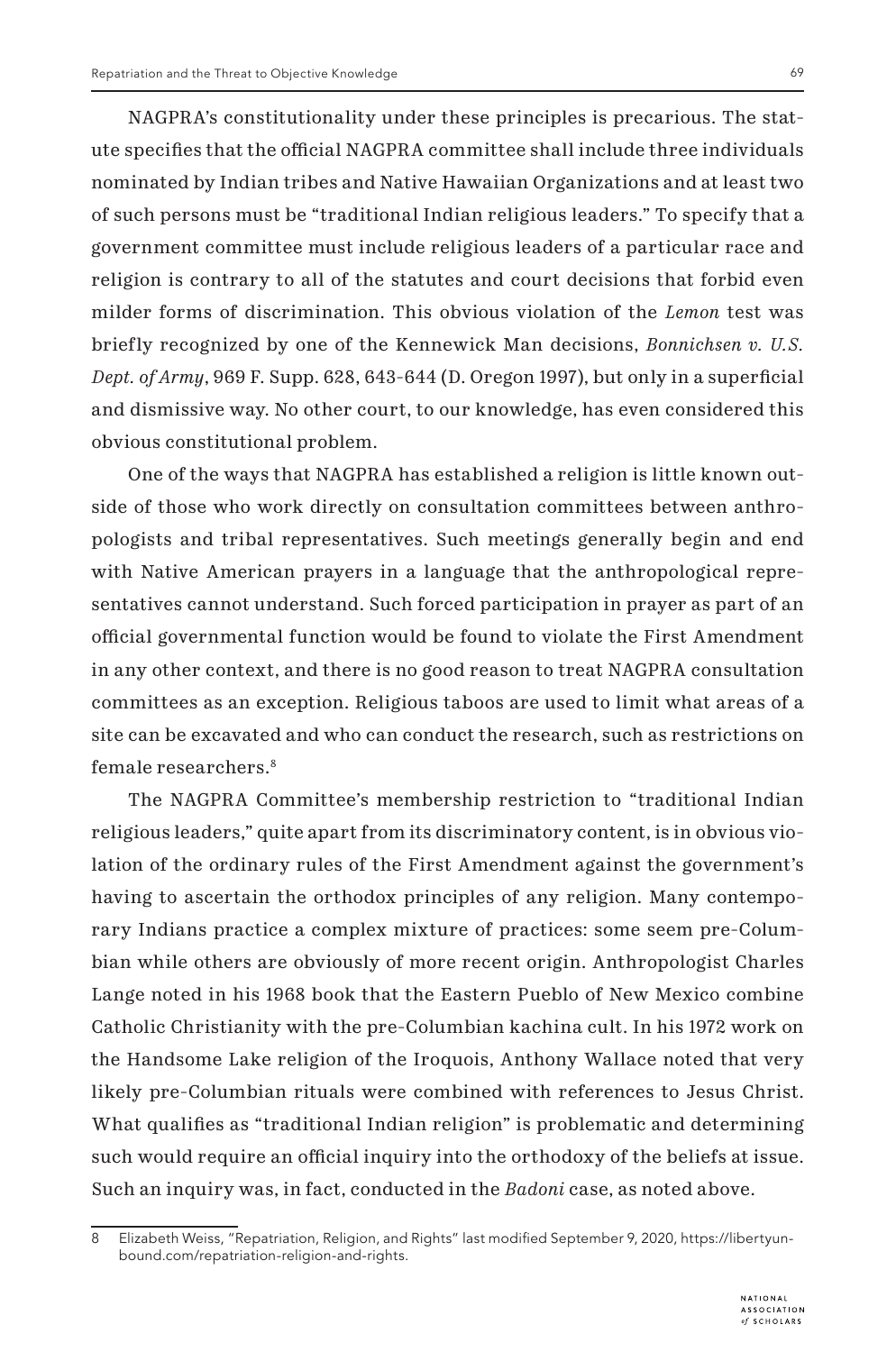One of the most disturbing court practices has been to accept Indian oral traditions of supernatural events as evidence. For example, Zuni religion became a source of evidence accepted by the court in *Zuni Tribe of New Mexico v. United States,* 12 Cl.Ct. 607 (1987). The Zuni claimed ownership rights to a huge area of Arizona and New Mexico, much larger than their reservation. To support their claims, the Zuni offered evidence in the form of historical documents and archaeology, but they also offered religious evidence. These stories told of the Zunis' origin as underground water dwellers (with webbed hands and feet, tails and horns, no mouths or anuses) who emerged at the bottom of the Grand Canyon supervised and instructed by gods. Their migration stories contain accounts of gods, monsters, magical transformations, and ritual contests to create soil and water. The Zuni witnesses identified various locations in Arizona and New Mexico where these events occurred and claimed ownership based upon these stories.

The government's attorneys objected to the court's acceptance of these stories as evidence, but the judge overruled their objections while acknowledging that the stories were "religious history" and that "oral recounting through generations can become less than accurate." But the court was persuaded by "the testimony of plaintiff's experts that, to the Zunis as to members of other tribes, the transmission of historical data and tradition was always of great import with little, if any, reliance placed on written documentation." Finally, the court noted that the defendant conjectures "offers little evidence to contradict or impeach the Zuni recounting of their history."

Yet, the much larger problem, which the court ignores, is that the evidentiary value of the origin and migration stories is inextricably bound up with their religious content. To prove where an event occurred one must at least assume that it is possible for that sort of event to occur. The issue is not simply whether the Zuni lived underground and received instruction from their gods, but whether a court may properly receive this sort of testimony, considering the strictures of the First Amendment. The court simply assumes that it is up to the government lawyers to provide contrary evidence or to impeach the Zuni witnesses. A more fundamental question is whether stories of the divine, the magical, and the supernatural should be accepted as evidence.

In conclusion, repatriation is the assertion of the superior legal and moral rights of a particular racial group (American Indians) against all other racial groups. Repatriationists claim the right to determine what shall be the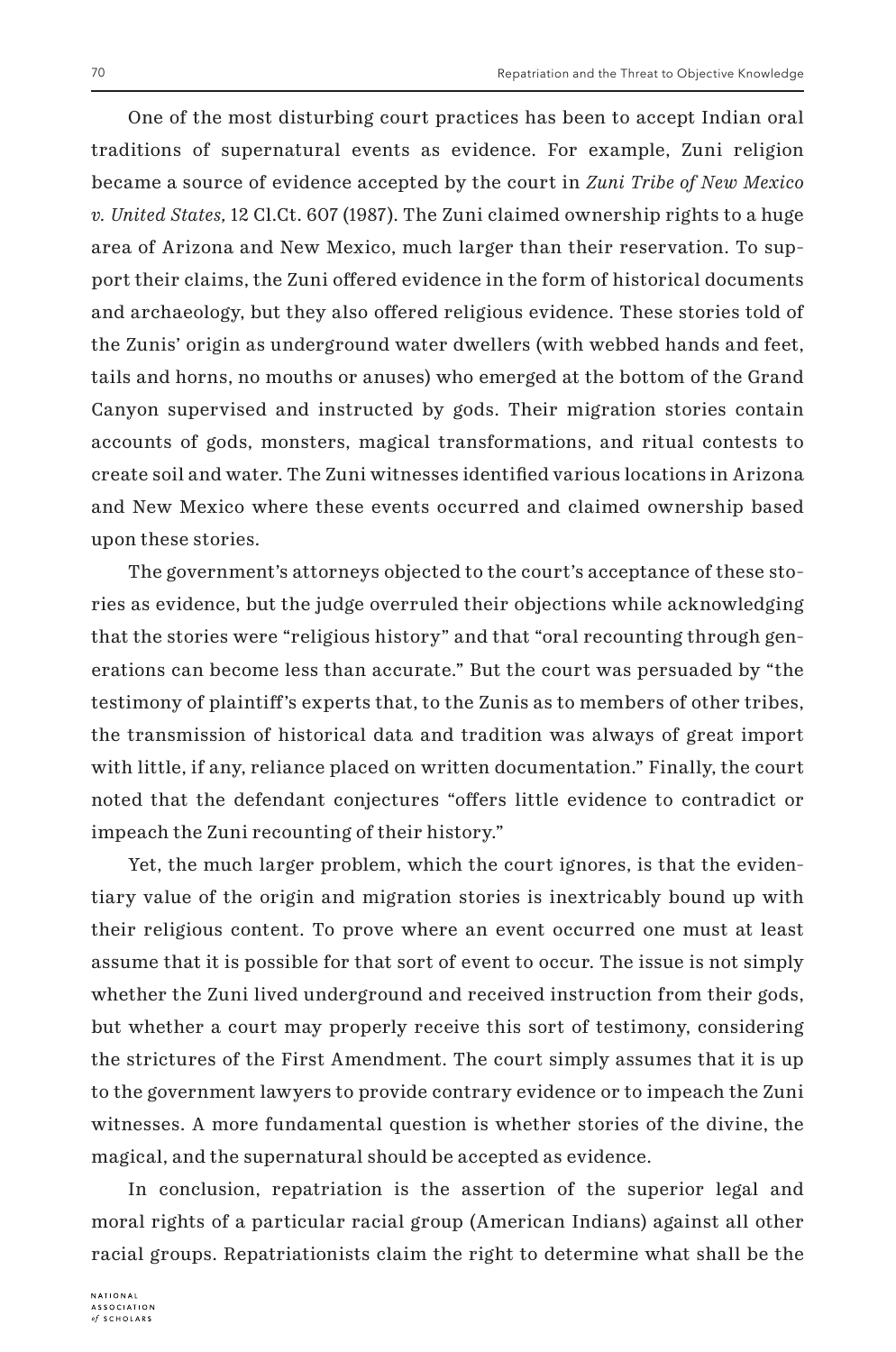orthodoxy for all studies of American Indian biology and culture, to censor and suppress competing views, and to have their religious views enforced as a matter of legal right and governmental policy. As one of them put it, "We want to be the ones who tell our story."9

Ancient DNA research throughout North America is facing increasing censorship problems, as highlighted by archaeologist Bruce Bourque, who gave examples ranging from the cancellation of DNA research on 4,000 year old Newfoundland remains, to the lack of publication of DNA data from the 4,000 year old Nevin site in Maine, to Brown University's 2019 ancient DNA conference at which researchers were essentially told to use myths rather than scientific evidence to reconstruct the past.<sup>10</sup> Some of the more extreme assertions of censorship and control by Native Americans occur on the website of the American Indian & Alaska Native Genetics Resource Center (http://genetics.ncai.org). The Resource Center is particularly concerned that research into Native American genetics might be used to support the theory that the first humans in the New World migrated there from Siberia. Such a theory, or indeed, any theory based upon empirical evidence, would contradict traditional Native American stories of a supernatural origin. Hostility to the hypothesis of a Siberian origin, not mere disagreement with it, is a recurring theme in the repatriation literature, such as Vine Deloria's 1997 *Red Earth, White Lies: Native Americans and the myth of scientific fact* or Kathleen Fine-Dare's 2002 *Grave Injustice: the American Indian repatriation movement and NAGPRA*, where the hypothesis is condemned as a lie propounded by white racists trying to pass themselves off as objective scientists. Neither of the authors just cited, nor the Resource Center, bother to attempt to refute, or even acknowledge the large body of scientific knowledge of Beringia (from geology, paleontology, palynology, and archaeology) and its bearing on human migrations.

We reject the view that the members of any ethnic, racial, or tribal group have the sole right to tell "our story," because that story is not solely theirs. Anthropology is a discipline that considers all biological and cultural divisions of the human species to be its proper subject. Even those fields that make less claim to universality are open to anyone who is willing to accept the discipline

Ewen Callaway, "North America's oldest mummy returned to US tribe after genome sequencing," Nature *News* 540, no. 7632 (2016): 178.

<sup>10</sup> Bruce Bourque, "The Campaign to Thwart Paleogenetic Research Into North America's Indigenous Peoples," Quillette, March 29, 2021, https://quillette.com/2021/03/29/the-campaign-to-thwart-paleogenetic-research-into-north-americas-indigenous-peoples/.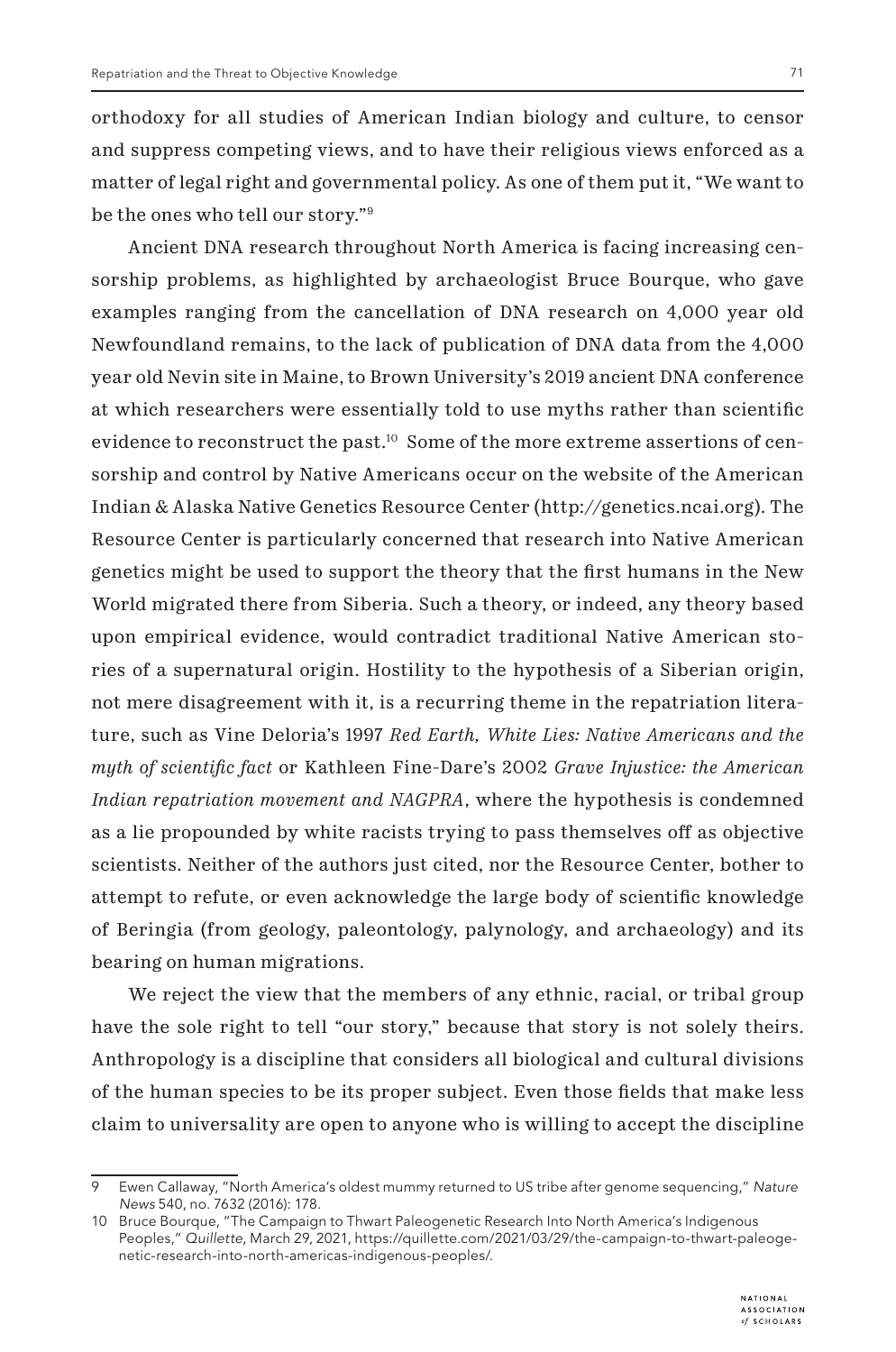of scholarship along with the right to participate of all other individuals willing to accept that discipline. Springer spent a period of time studying the role of American Indians in colonial British law in North America and found that the most accomplished scholar of that subject was Yasuhide Kawashima, a man born and educated in Japan who made himself a world authority on the law of British North America as applied to Native Americans. It would be narrow minded (to use no stronger term) for any person to disparage Kawashima's work because he was telling something that was not "his" story.

To oppose the ideology of racial control of knowledge, we offer the philosophy of objective knowledge as articulated by Karl Popper, $<sup>11</sup>$  Karl Popper</sup> and John Eccles,<sup>12</sup> and William Bartley III.<sup>13</sup> These authors define three worlds of which we can have knowledge. World One is the world of material objects, including inanimate objects, organisms, and artifacts insofar as their physical properties are concerned. World Two is the world of mental activity: perception, consciousness, and self-consciousness. World Three consists of "objective contents of thought,"14 which include books and other records, artifacts, and works of art. The most important elements of World Three are the problems, arguments, and discussions expressed in some extrasomatic form, such as books.

One of the defining characteristics of World Three is the lack of control over it by any individual, authority, group, or institution. Certain individuals exert more influence than others, and their opinions are more widely circulated and respected. However, there are always dissenters, naysayers, and deniers from even the most prestigious leaders and doctrines. Indeed, what is respected, deferred to, or accepted as most nearly definitive will commonly change from one generation to the next. No individual has any status as an authority or expert except to the extent that his arguments justify that status.

Any individual, no matter how vast his knowledge, will be familiar with only a tiny part of World Three and will be an expert in an even tinier part. More importantly, he will not be able to anticipate, much less control, how his contribution to World Three will be received and used. His statements will be

<sup>11</sup> Karl R. Popper, Objective knowledge: An evolutionary approach, revised edition, (Oxford: Oxford University Press, 1979), 106-190.

<sup>12</sup> Karl R. Popper, John C. Eccles, The self and its brain (London: Routledge & Kegan Paul, 1983).

<sup>13</sup> William Bartley III, "Alienation alienated: The economics of knowledge versus the psychology and sociology of knowledge," in Evolutionary Epistemology, Rationality, and the Sociology of Knowledge, eds. Gerard Radnitzky, and William W. Bartley III (LaSalle: Open Court, 1987), 423-51.

<sup>14</sup> Popper, 1979, 106.